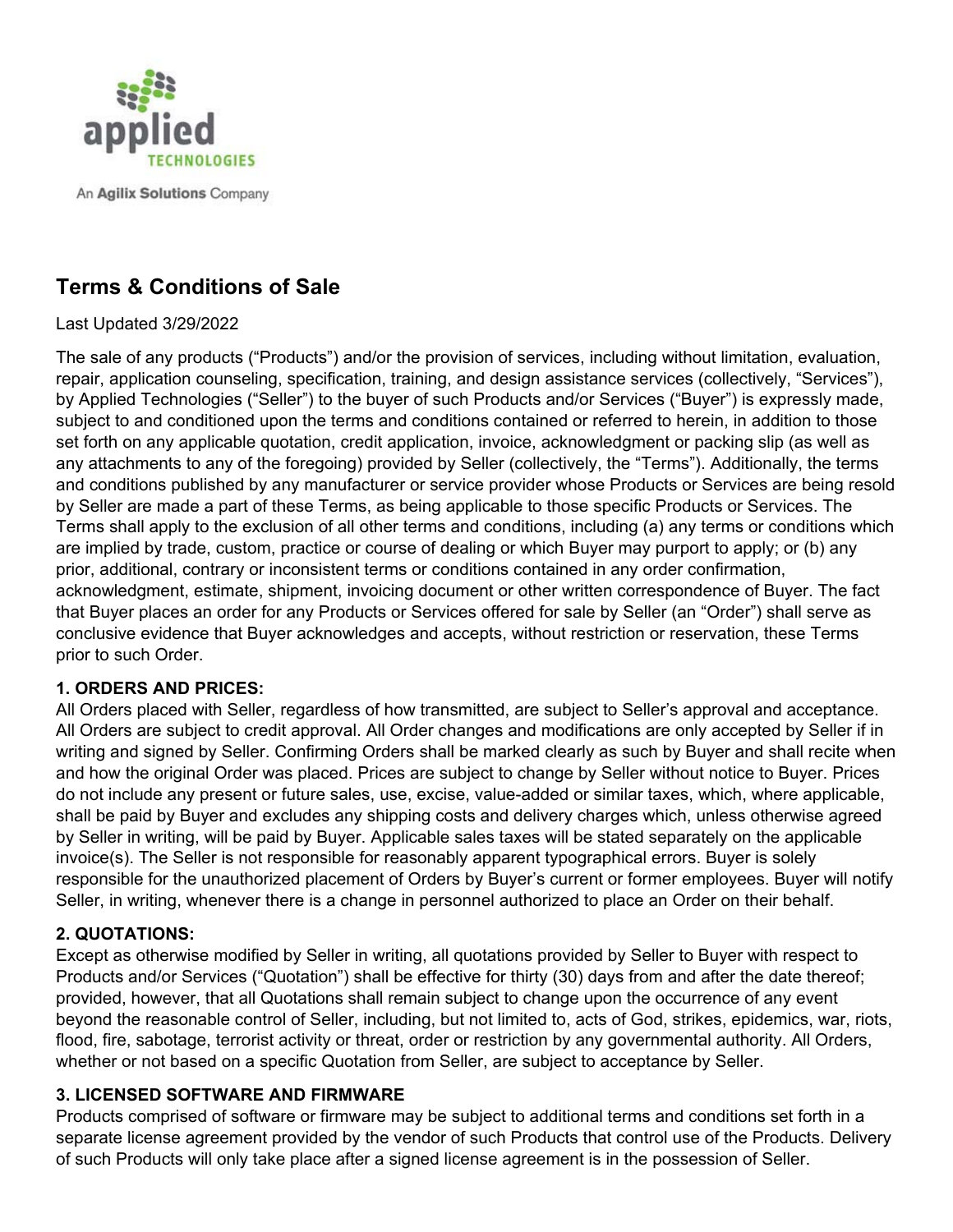#### **4. DELIVERY AND PERFORMANCE**

All Orders will be scheduled for delivery according to mutual agreement between Buyer and Seller, and may be subject to a delivery charge. Accommodations for emergency or after- hours delivery may result in a special handling charges. Any specified delivery dates are estimates only and do not represent a promise by Seller to deliver Products at a date certain and Seller shall not be responsible for any loss or liability suffered by Buyer as a result of failure or delay in the delivery of Products. All dates scheduled for performance of Services are not fixed or guaranteed. All claims for shortages, damages and shipment errors made by deliveries on Seller's trucks must be reported to Seller within five (5) business days of shipment. Claims of non – delivery by Seller's trucks must be made within 15 days of invoice. Claims for shortages, damage, or non-delivery made by common carriers must be made to the carrier by Buyer. Proof of delivery, if available, will be furnished upon request within 30 days of invoice date. Unless otherwise specified by Seller in writing, the shipping terms applicable to (a) shipments of Products from Seller to Buyer shall be ex works (EXW Incoterms 2010) Seller's facility; and (b) direct shipments of Products from Seller's vendors to Buyer shall be ex works (EXW Incoterms 2010) vendor's facility.

# **5. RETURNED GOODS AND CANCELLATIONS**

Purchases from Seller may be returned for credit or exchange within a 90 day period from invoice date, when accompanied by Seller's Returned Goods Authorization form (RGA). RGA is valid for 30 days from date of RGA. Seller will not be responsible for any Products returned without an authorized RGA number. Returned Products must be clean, unused, in original packaging, and in saleable condition, and have the RGA number clearly marked on the packaging and be shipped prepaid to Seller (or other destination), unless approved for pickup by Seller's truck. Returned Products may be subject to a reasonable handling and restocking charge. Buyer understands and agrees that any Order cancelled, returned, or postponed that consists of (a) materials and/or Products that are non-standard, custom made for Buyer or dedicated, special, or specific only to the Buyer, or (b) that consists of Products that are not normally stocked and/or quantities of Products ordered which exceed the Seller's normal on hand inventory level will, in each case, be subject to a cancellation, handling, return, or restocking charge of up to 100% of the value of the Products as determined by Seller and/or Seller's vendor. The manufacturer's stated cancellation or change order terms apply to special ordered items.

# **6. CREDIT AND TERMS OF PAYMENT:**

If Buyer is authorized, in Seller's sole discretion, to purchase on an open account, it is understood and agreed that Buyer shall pay to Seller all amounts set forth on each applicable invoice within no less than 30 days from the date of such invoice (except as otherwise expressly agreed to by Seller in writing). No payment offset is permitted with amounts owed by Seller to Buyer, if applicable, unless approved in writing by Seller. Buyer shall pay interest on all late payments (calculated daily and compounded monthly) at the rate of "Prime" plus 2% per annum; provided, however, that any amounts which are more than 90 days past due and have been turned over to a third party for collection, will thereafter accrue interest (calculated daily and compounded monthly) at the greater of the rate of 10% per annum or the highest rate then permissible under applicable law. For purposes of these Terms, "Prime" shall mean the "prime rate" as published in The Wall Street Journal, Eastern Edition (or if such rate is not available in that publication, then as determined in any publicly available source of similar market data). Buyer shall also reimburse Seller for all reasonable costs incurred by Seller in collecting any late payments, including any attorneys' fees and court costs related thereto. In addition to all other remedies available under these Terms or at law (which Seller does not waive by the exercise of any other available rights), Seller reserves the right to suspend performance at any time in the event Buyer fails to pay any amounts when due under these Terms. Buyer agrees that it shall give written notice to Seller at least 30 days prior to the sale of more than 25% of its ownership interests or assets, in a single transaction or a series of transactions within a year (a "Sale Transaction"). Failure to provide such notice shall result in 100% of the Buyer's account balance becoming immediately due and payable on the date of such Sale Transaction. Other than as described above, Buyer shall be responsible for payment within 30 days of being invoiced for all ancillary charges related to its account balance, including but not limited to, all service charges, interest charges, non-sufficient fund and other non-recurring bank charges incurred by Seller due to Buyer's action or error, costs incurred by Seller with third parties to collect past-due amounts, and costs associated with Seller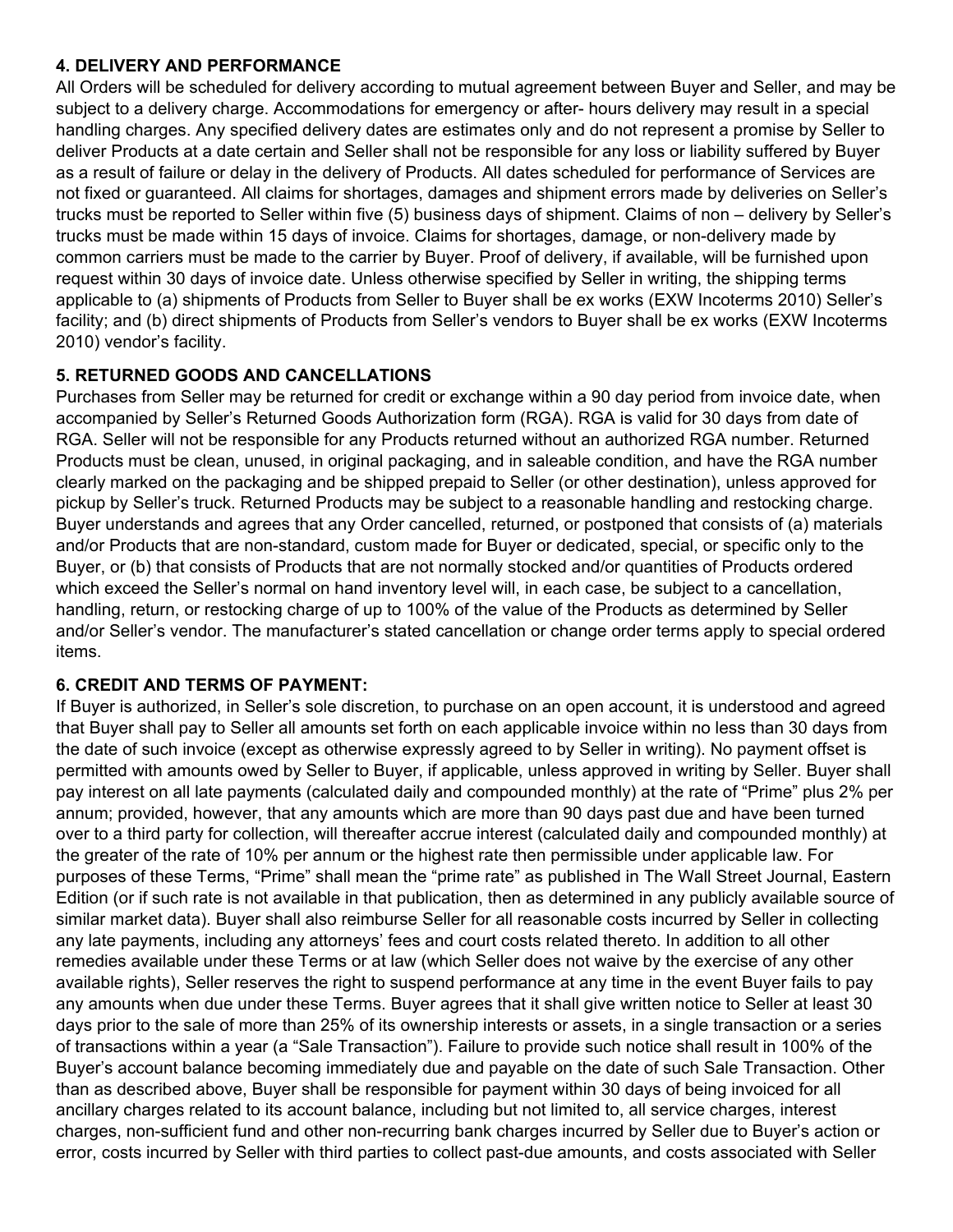exercising its lien rights or obtaining or preserving a security interest in the Products sold or related proceeds thereof if applicable. Notwithstanding anything contained herein to the contrary, if, at the time of shipment of any Order, Seller makes a reasonable determination that, due to the financial position of Buyer or as a result of any other adverse circumstances, Buyer's then present condition does not justify the terms of payment specified herein, Seller reserves the right to require full or partial payment before shipment and to suspend any further performance until such payment has been received. Buyer agrees that all funds owed to or received by Buyer from anyone, to the extent those funds result from labor or materials supplied by Seller, shall be held in trust for the benefit of Seller ("Trust Funds'"). Buyer agrees it has no interest in the Trust Funds held by anyone and to promptly account for and pay to Seller all Trust Funds. To the extent the Trust Funds are held by a third party, Buyer agrees to direct the third party to pay the Trust Funds to Seller.

# **7. SECURITY INTEREST:**

To secure Buyer's prompt and complete payment and performance of any and all present and future indebtedness, obligations and liabilities of Buyer to Seller, Buyer hereby grants Seller a first- priority security interest, with priority over all other liens, claims and encumbrances, in all inventory of Products purchased by Buyer from Seller, wherever located, and whether now existing or hereafter arising or acquired from time to time, and in all accessions thereto and replacements or modifications thereof, as well as all proceeds (including insurance proceeds) of the foregoing. Buyer acknowledges that, to the extent permissible in accordance with applicable law, the security interest granted under this Section 7 is a purchase-money security interest under Missouri law. Seller may file a financing statement for such security interest and Buyer shall execute such statements or other documentation necessary to perfect Seller's security interest in such Products. Buyer also authorizes Seller to execute, on Buyer's behalf, such statements or other documentation necessary to perfect Seller's security interest in such Products. Seller shall be entitled to all applicable rights and remedies of a secured party under applicable law.

### **8. CUSTOMER SUPPORT SERVICES:**

In addition to all other Terms set forth herein, the following terms and conditions are applicable to the provision of Support Services by Seller as requested by Buyer. "Support Services" are defined as those Services provided by Seller or a sub-contracted third party to assist Buyer with, but not limited to, specification, programming, repair, training, trouble shooting, installation and start-up assistance. Buyer hereby acknowledges and agrees that (a) Seller reserves the right to refuse to provide any and all Support Services; (b) when purchasing Support Services, Buyer shall be solely and exclusively responsible for (i) approval of the design specifications and scope of work covered by the agreement to provide such Support Services; (ii) insuring that the operational control system meets applicable designs, specifications, standards, laws, safety requirements, environmental requirements, good practices, and is not in violation of any patents; (iii) obtaining and/or paying for any permits or fees which may be necessary in order to perform the requested Support Services; (iv) complying with all applicable environmental laws and regulations; and (c) if Support Services are provided by or through Rockwell Automation, its publication entitled 'General and Supplemental Terms and Conditions for GMS Contracted and On-Site Services' will be applicable, a copy of which will be provided by Seller upon request.

# **9. WARRANTY:**

Seller makes no representations and disclaims all warranties of any kind, express or implied, relative to any Products which may be sold by Seller hereunder, and to the extent that Seller furnishes advice or other assistance with respect to any Products or any system or equipment in which any such Products may be installed, the furnishing of such advice or assistance will not subject Seller to any liability, whether in contract, warranty, tort (including negligence), or otherwise. The only warranty, if any, associated with such Products will be that provided directly by the original manufacturer. Seller assumes no post-sale technical support or warranty repair obligations with respect to such Products (however, at its discretion, Seller may assist the customer in processing warranty claims). Seller assumes no responsibility for any manufacturer-supplied information, specifications, claims, warranties or representations made or provided relative to such Products, which in all cases will be the responsibility of the original manufacturer. Such information and materials, to extent provided by or secured from Seller, are solely for the convenience of Buyer, and Buyer must make its own determination as to their accuracy and completeness. In connection with any Services provided by Seller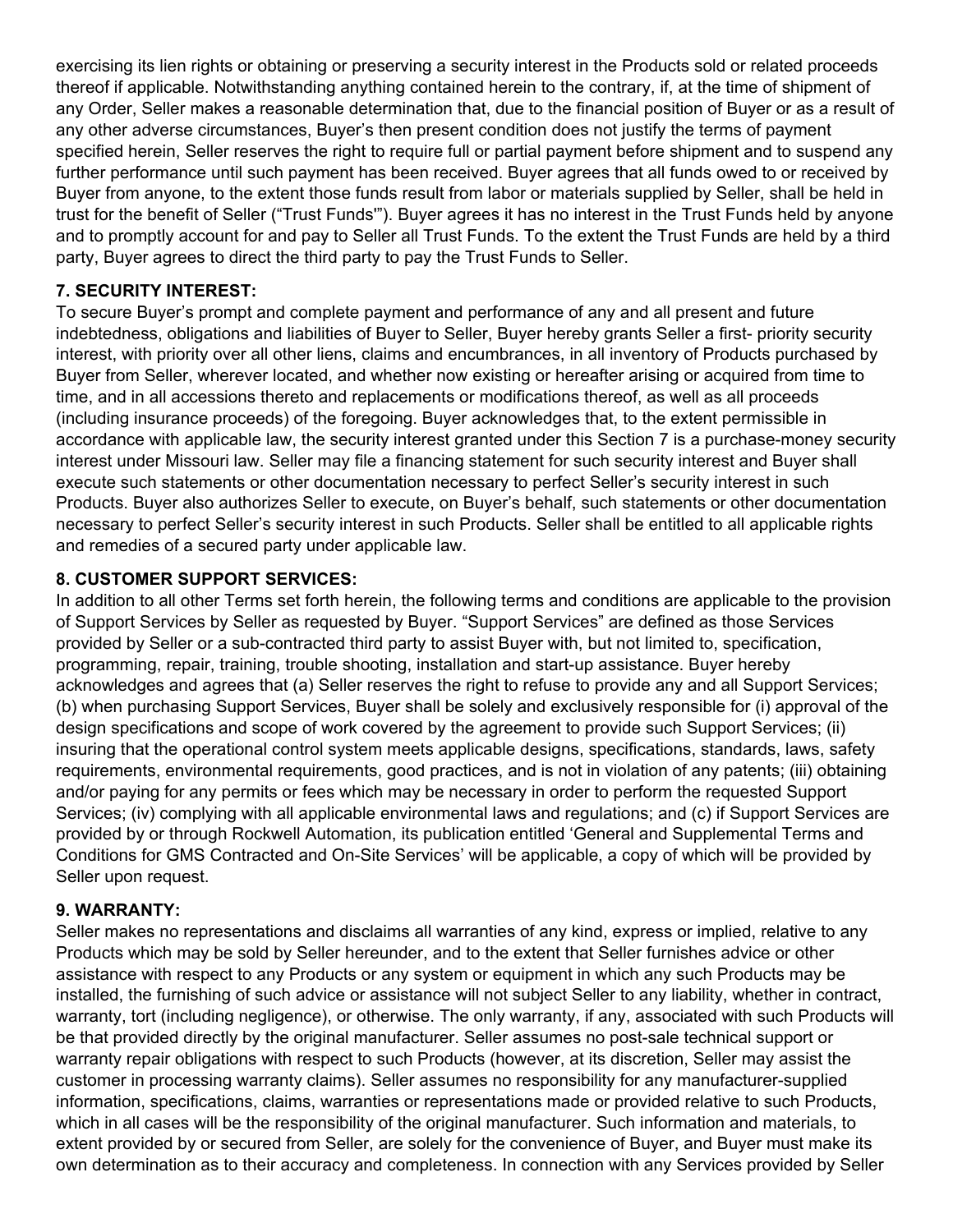hereunder, Seller warrants that its services will be performed in a competent, workmanlike manner, provided, however, that such warranty shall not extend to any advice or assistance which Seller may provide in connection with any Products sold hereunder or any system or equipment in which any such Products may be installed and in no event shall Seller be subject to any liability, whether in contract, warranty, tort (including negligence), or otherwise in connection with the provision of such advice or assistance. The foregoing warranty shall be limited to a period of ninety (90) days from and after the completion of such Services, unless otherwise specified or agreed to in writing by Seller. The Seller's sole responsibility with respect to such Services shall be to repeat performance of such Services or credit to Buyer the original cost of such Service in Seller's sole discretion. EXCEPT AS EXPRESSLY SET FORTH HEREIN, NEITHER SELLER NOR ANY PERSON ON SELLER'S BEHALF HAS MADE OR MAKES ANY EXPRESS OR IMPLIED REPRESENTATION OR WARRANTY WHATSOEVER, EITHER ORAL OR WRITTEN, INCLUDING, WITHOUT LIMITATION, ANY WARRANTIES OF MERCHANTABILITY, FITNESS FOR A PARTICULAR PURPOSE OR NONINFRINGEMENT OF INTELLECTUAL PROPERTY RIGHTS, WHETHER ARISING BY LAW, COURSE OF DEALING, COURSE OF PERFORMANCE, USAGE OF TRADE OR OTHERWISE, ALL OF WHICH ARE EXPRESSLY DISCLAIMED, AND, EXECEPT AS EXPRESSLY SET FORTH HEREIN, ALL PRODUCTS AND SERVICES ARE SOLD 'AS IS'. FURTHERMORE, SELLER ALSO DISCLAIMS ANY LIABILITY FOR CLAIMS ARISING OUT OF PRODUCT MISUSE, IMPROPER PRODUCT SELECTION, PRODUCT MODIFICATION, MISREPAIR OR MISAPPLICATION. FINALLY, SELLER MAKES NO REPRESENTATION OR WARRANTY THAT ANY PRODUCTS PROVIDED HEREUNDER COMPLY WITH THE REQUIREMENTS OF THE US OCCUPATIONAL SAFETY AND HEALTH ACT, THE CONSUMER PRODUCTS SAFETY ACT, OR ANY OTHER FEDERAL, STATE OR LOCAL STATUTE OR ORDINANCE OR THE RULES AND REGULATIONS ISSUED THEREUNDER. BUYER ACKNOWLEDGES THAT IT HAS NOT RELIED UPON ANY REPRESENTATION OR WARRANTY MADE BY SELLER, OR ANY OTHER PERSON ON SELLER'S BEHALF, EXCEPT AS SPECIFICALLY PROVIDED IN THIS SECTION 9.

### **10. INDEMNITY:**

Buyer shall indemnify, defend and hold Seller harmless for, from and against any and all claims, losses, damages, injuries and/or liabilities (however caused), resulting from, arising out of, or in any way connected with the Services to be performed and/or the Products to be provided under these Terms, whether or not caused or contributed to by the operation of Seller on Buyer's property, or by any negligence or alleged negligence on the part of any of Seller, its agents or employees. Notwithstanding the foregoing, in no event shall the indemnification obligations of Buyer under this paragraph apply to any claim, loss, damage, injury and/or liability directly caused by and/or arising from the sole negligence of Seller.

# **11. LIMITATION OF LIABILITY:**

NOTWITHSTANDING ANYTHING TO THE CONTRARY CONTAINED IN THESE TERMS AND CONDITIONS OR ANY OTHER DOCUMENT OR AGREEMENT, IN NO EVENT, WHETHER AS A RESULT OF BREACH OF CONTRACT, WARRANTY, TORT (INCLUDING NEGLIGENCE), OR OTHERWISE, SHALL SELLER OR ITS SUPPLIERS BE LIABLE FOR ANY SPECIAL, CONSEQUENTIAL, INCIDENTAL OR PUNITIVE DAMAGES, WHETHER OR NOT FORESEEN OR FORESEEABLE, INCLUDING, BUT NOT LIMITED TO, LOSS OF PROFIT OR REVENUES, LOSS OF USE OF THE PRODUCTS OR ANY ASSOCIATED EQUIPMENT, DAMAGE TO ASSOCIATED EQUIPMENT, COST OF CAPITAL, COST OF SUBSTITUTE PRODUCTS OR APPARATUS, FACILITIES, SERVICES OR REPLACEMENT POWER, DOWN TIME COSTS, OR CLAIMS OF THIRD PERSONS WHO BUY FROM OR DEAL WITH CUSTOMERS OF SELLER FOR SUCH DAMAGES. WITHOUT LIMITING THE FOREGOING, THE MAXIMUM LIABILITY, IF ANY, OF SELLER FROM ANY CAUSE WHATSOEVER SHALL BE THE ORIGINAL COST OF ANY PRODUCTS SOLD OR SERVICES PROVIDED.

#### **12. ACCURACY OF CATALOGS, WEBSITE AND BROCHURES (Please read the following DISCLAIMER before using any of Seller's catalogs, website and brochures):**

The Product information, specifications, and descriptions contained in Seller's catalogs, website, brochures or other Product descriptions have been compiled for the use and convenience of the customers of Seller from information furnished by various manufacturers. Seller does not accept any responsibility for the accuracy or correctness of any description, calculations, specification or information contained therein which is provided to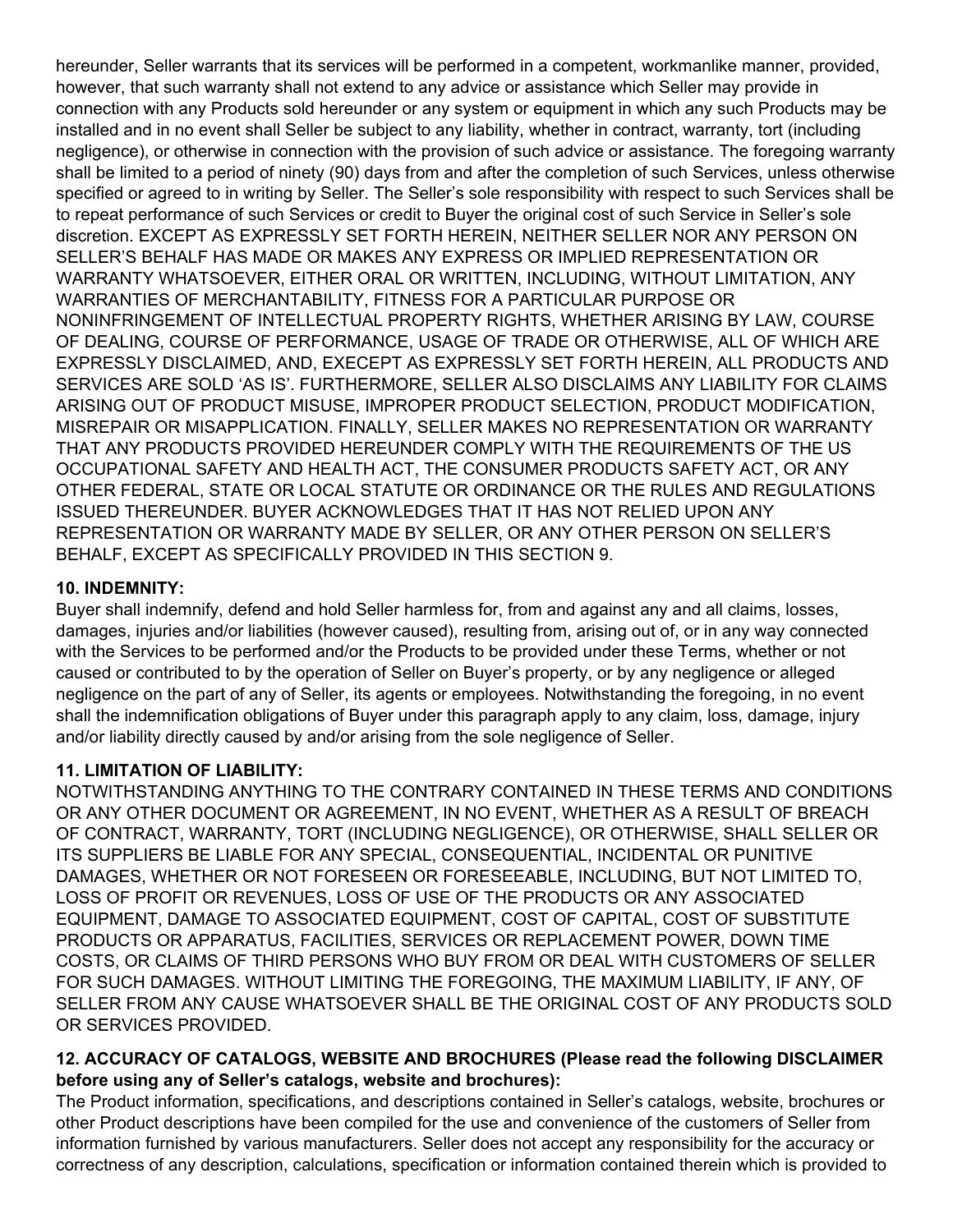Seller by third parties with respect to Products or Services manufactured or provided by such third parties. Seller is selling the Products illustrated and described therein on an 'as is' basis and subject to the warranty terms herein set forth. Due to manufacturers' franchise agreements, all Product shown in Seller's catalogs, website, brochures or other Product descriptions may not be available at all of Seller's locations. Please consult your Seller's representative.

# **13. DISCLOSURE OF INFORMATION:**

Any information, ideas, drawings, designs, suggestions, credit information, or other materials transmitted by Buyer to Seller in connection with the Products or Services ordered by Buyer are not to be regarded as secret or submitted in confidence except as may be otherwise expressly agreed to by Seller in a writing signed by an officer of Seller.

# **14. RESTRICTIONS ON RESALE**

Buyer represents and warrants that it will not resell, ship or transfer, directly or indirectly, any of the Products covered by these Terms, or any technical data applicable thereto, to third parties located in countries to which such resale, shipment or transfer is prohibited by applicable provisions of the United States Export Control Regulations, Trading With the Enemy Act, the Patriot Act or any law or regulation similar to the foregoing.

# **15. TAXES:**

If Seller does not have a valid Tax Exemption Certificate from Buyer, Seller is required to charge sales/use tax on all Buyer's' purchases. A Tax Exemption Certificate is not valid if any required information is missing or, if it is a Blanket Certificate, it was issued more than three years before. If customer makes a tax-free purchase from Seller and it is later determined, by a State or Local Department of Revenue, that the purchase was a taxable purchase, Buyer shall be responsible and agrees to make payment to Seller of the appropriate sales/use tax, along with any applicable interest and penalties that are assessed by the State or Local Department of Revenue.

# **16. REPAIR AND SPECIAL SERVICES:**

By delivering possession of Buyer's equipment or other apparatus to Seller for evaluation, quotation or repair, or allowing Seller to provide any such service or repair at Buyer's location, or by accepting any Services from Seller, Buyer acknowledges and agrees that (a) Seller shall not be required to hold, store, care or be responsible for any said apparatus delivered to it for more than ninety (90) days after taking possession thereof, and thereafter Seller shall have the right to scrap or otherwise dispose of said apparatus in its possession without liability of any kind after giving customer at least ten (10) days written notice of Seller's intention to do so and an opportunity to reclaim and receive said apparatus at customer's sole expense and upon payment of all charges owed to Seller, (b) Seller's maximum liability for any loss or damage to said apparatus while in Seller's possession or while Seller is providing such Services or repair at Buyer's location shall not exceed the then depreciated cost thereof and Seller's liability for losses or liabilities arising out of or related to the Services performed or repairs provided shall be subject to all of the limitations set forth in Section 9 hereof, and (c) Seller's Services and repairs are also subject to all of the these Terms.

# **17. INTELLECTUAL PROPERTY INFRINGEMENT:**

Buyer will hold Seller harmless against any loss or expense, including attorney's fees, resulting from infringement of patents or trademarks arising from compliance with Buyer's designs, specifications or instructions. Seller does not warrant that the Products it sells which are manufactured by third parties are free from patent or trademark infringement.

# **18. QUALITY ASSURANCE/CRITICAL APPLICATIONS:**

Seller shall have no obligation to ensure that any Products or Services purchased from Seller meet any special quality assurance specifications and/or other requirements unless such specifications and/or other requirements are set forth in Buyer's purchase order and expressly accepted in a written acknowledgement from Seller and Buyer represents that Products or Services which it purchases from Seller will not be applied by Buyer to, or resold by Buyer for application to, any critical end use (i.e. an application in which the failure of the system in which the Seller supplied Products or Services are used could reasonably result in widespread or